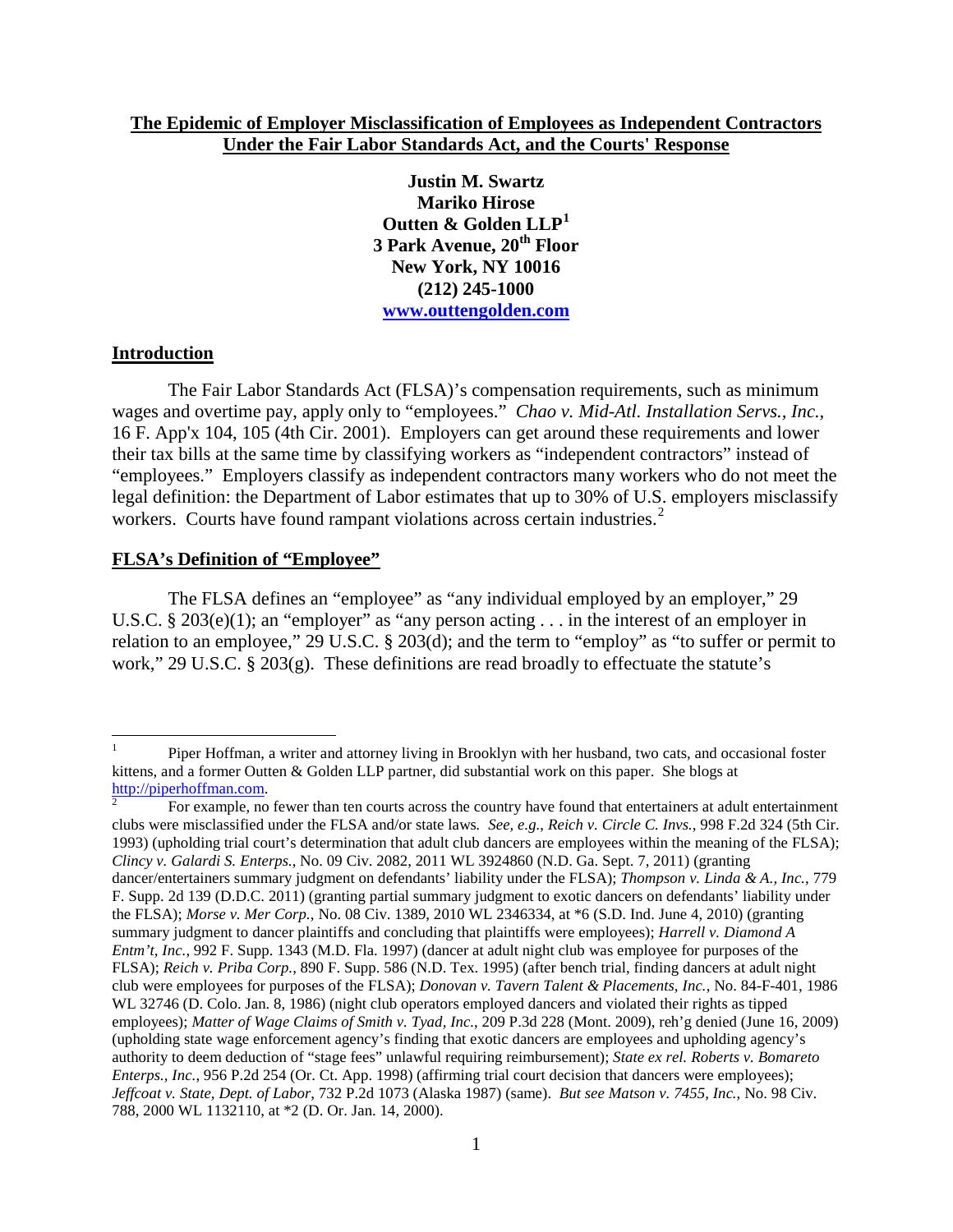remedial purposes.<sup>[3](#page-1-0)</sup> Therefore, the meaning of "employee" under the FLSA "cover[s] some workers who might not qualify as such under a strict application of traditional agency [or contract law] principles." *Schultz v. Capital Int'l Sec. Inc.,* 466 F.3d 298, 304 (4th Cir. 2006) (internal quotation marks omitted); *see also Rutherford Food Corp. v. McComb*, 331 U.S. 722, 726-29 (1947) (The common law definitions of "employee" and "independent contractor" do not apply in the FLSA context).

Under the FLSA's definition of "employee," "[t]he ultimate concern is whether, as a matter of economic reality, the workers depend upon someone else's business for the opportunity to render service or are in business for themselves." *Brock v. Superior Care, Inc.*, 840 F.2d 1054, 1059 (2d Cir. 1988) (citing *Donovan v. Tehco, Inc.,* 642 F.2d 141, 143 (5th Cir. 1981)); *see also Baker v. Flint Eng'g & Const. Co.,* 137 F.3d 1436, 1443 (10th Cir. 1998) ("the question is whether plaintiffs are economically dependent upon [the defendant] during the time period they work for [it], however long or short that period may be. In other words, 'the dependence at issue is dependence on that job for that income to be continued and not necessarily for complete sustenance'") (quoting *Halferty v. Pulse Drug Co., Inc.,* 821 F.2d 261, 267 (5th Cir.1987)); *Sec'y of Labor v. Lauritzen*, 835 F.2d 1529, 1538 (7th Cir. 1987) ("Economic dependence is more than just another factor. It is instead the focus of all the other considerations.") (citing *Usery v. Pilgrim Equip. Co.,* 527 F.2d 1308, 1311-12 (5th Cir. 1976)).

Courts view "the totality of circumstances" in determining the degree of economic dependence, focusing on several non-exclusive factors. *See Superior Care*, 840 F.2d at 1059. Such factors include:

- (1) the degree of control exercised by the alleged employer;
- (2) the extent of the relative investments of the worker and the alleged employer;
- (3) the degree to which the worker's opportunity for profit or loss is determined by the alleged employer;
- (4) the skill and initiative required in performing the job;
- (5) the permanency of the relationship; and
- (6) the extent to which the work is an integral part of the alleged employer's business.

*See, e.g.*, *Thibault v. Bellsouth Telecomms., Inc.,* 612 F.3d 843, 845-46 (5th Cir. 2010); *Hopkins v. Cornerstone Am.*, 545 F.3d 338, 343 (5th Cir. 2008) (citing *Brock v. Mr. W.* 

<span id="page-1-0"></span> <sup>3</sup> *Schultz v. Capital Int'l Sec., Inc.,* 466 F.3d 298, 304 (4th Cir. 2006) ("Because the Act is remedial and humanitarian in purpose, it should be broadly interpreted and applied to effectuate its goals." (internal quotation marks omitted)); *Brock v. Superior Care*, 840 F.2d 1054, 1058 (2d Cir.1988) (the FLSA's definition of employee "is necessarily a broad one in accordance with the remedial purposes of the Act"); *Real v. Driscoll Strawberry Assoc., Inc.*, 603 F.2d 748, 754 (9th Cir. 1979) ("Courts have adopted an expansive interpretation of the definitions of "employer" and "employee" under the FLSA, in order to effectuate the broad remedial purposes of the Act."); *Usery v. Pilgrim Equip. Co., Inc.*, 527 F.2d 1308, 1311 (5th Cir. 1976) ("Given the remedial purposes of the legislation, an expansive definition of 'employee' has been adopted by the courts").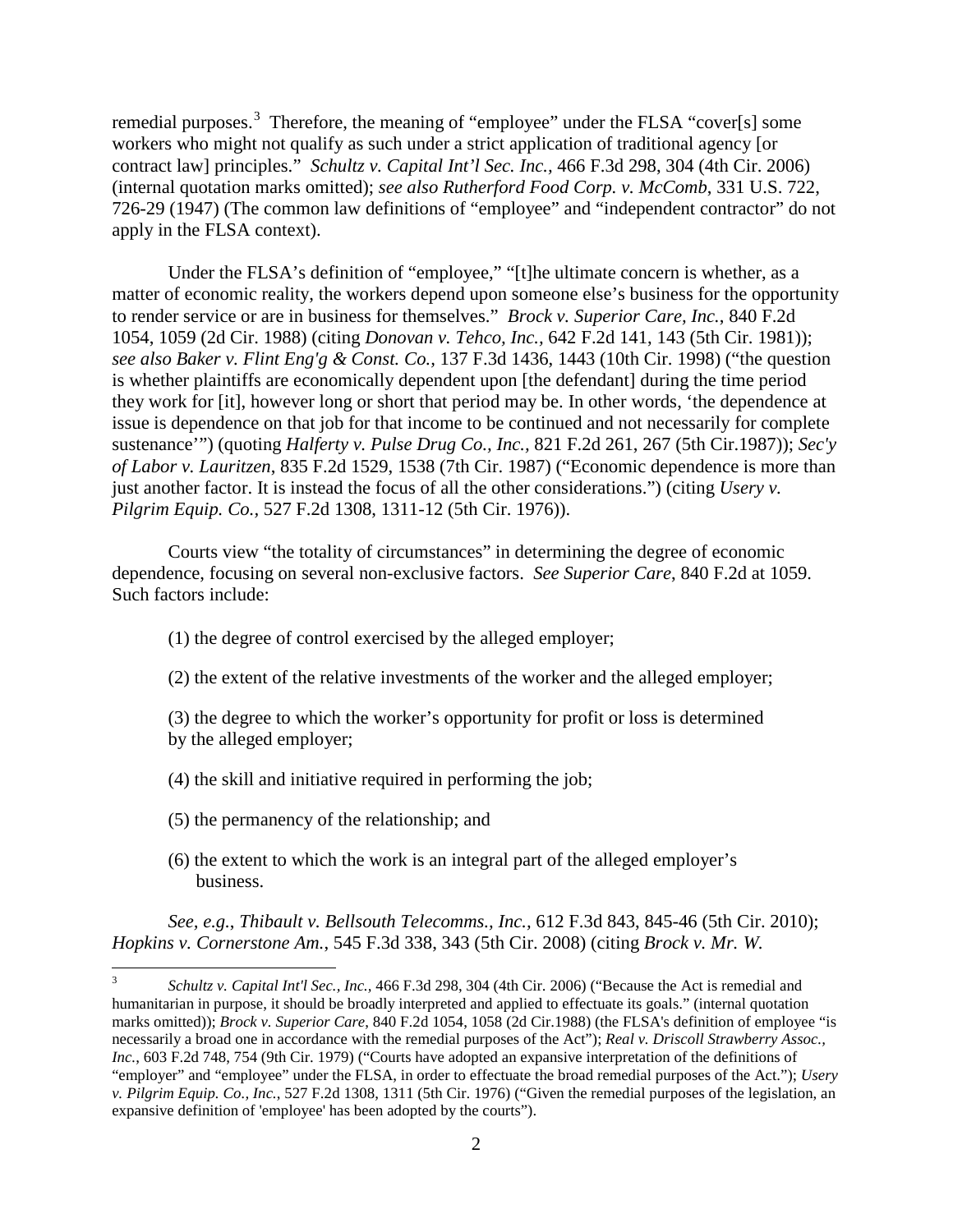*Fireworks, Inc.,* 814 F.2d 1042, 1043-44) (5th Cir. 1987); *Freund v. Hi-Tech Satellite, Inc.,* 185 F. App'x 782, 783 (11th Cir. 2006); *Schultz*, 466 F.3d at 304-05; *Chao*, 16 F. App'x at 106; *Baker*, 137 F.3d at 1440 (citing *Henderson v. Inter-Chem Coal Co., Inc.,* 41 F.3d 567, 570 (10th Cir.1994)); *Martin v. Selker Bros., Inc.*, 949 F.2d 1286, 1293 (3d Cir. 1991); *Superior Care*, 840 F.2d at 1058-59; *Donovan v. Brandel*, 736 F.2d 1114, 1120 (6th Cir. 1984); *Real v. Driscoll Strawberry Assoc., Inc.,* 603 F.2d 748, 754 (9th Cir. 1979).

Despite the focus on these factors, courts have emphasized that because "the test concerns the totality of the circumstances, any relevant evidence may be considered, and mechanical application of the test is to be avoided." *Superior Care*, 840 F.2d at 1059; *see also Baker,* 137 F.3d at 1441; *Mr. W. Fireworks,* 814 F.2d at 1043; *Usery,* 527 F.2d at 1311 ("No one of these considerations can become the final determinant, nor can the collective answers to all of the inquiries produce a resolution which submerges consideration of the dominant factoreconomic dependence.").

#### **Non-Exclusive Factors Examined by Courts**

### **1. Degree of control exercised by the alleged employer**

The first factor, degree of control, is "crucial" to the economic reality test. *Gustafson v. Bell Atl. Corp.,* 171 F. Supp. 2d 311, 325 (S.D.N.Y. 2001). "[T]he issue is not the degree of control that an alleged employer has over the manner in which the work is performed in comparison to that of *another employer.* Rather, it is the degree of control that the alleged employer has in comparison to the control exerted by the *worker.*" *Schultz*, 466 F.3d at 305 (emphasis in original). "An employer does not need to look over his workers' shoulders every day in order to exercise control," as long as the employer asserts the right to supervise and control the employees. *Superior Care*, 840 F.2d at 1060. Conversely, for a worker to be considered an independent contractor, the "individual [must] exert[] such a control over a meaningful part of the business that she stands as a separate economic entity." *Mr. W Fireworks*, 814 F.2d at 1049 (quoting *Usery*, 527 F.2d at 1312-13).

For example, where Sales Leaders sued an insurance company alleging misclassification, the court found that the company's tight control over the business indicated that the Sales Leaders were employees, not contractors. *Hopkins v. Cornerstone Am.*, 545 F.3d 338, 343-44 (5th Cir. 2008). In *Hopkins*, the company "controlled the hiring, firing, assignment, and promotion of the Sales Leaders' subordinate agents," whose commissions were the Sales Leaders' "primary source of income." *Id*. The company also had a substantial degree of control over the plaintiffs' "advertising for new recruits;" "the type and price of insurance products" they could sell; "the number of sales leads" they received, and the geographic territories in which they could operate. *Id.* at 343-44. These facts added up to such substantial control over a meaningful part of the plaintiffs' business that the control factor of the economic dependence test tipped towards classifying the plaintiffs as employees.

The Seventh Circuit has held that the proper inquiry is the degree of control the purported employer exercised over its entire operation, not just over the portion of the business in which the plaintiffs worked. *See Lauritzen*, 835 F.2d at 1536 (noting disagreement with the Sixth Circuit case, *Brandel*, 736 F.2d at 1119). The *Lauritzen* court combined the defendants'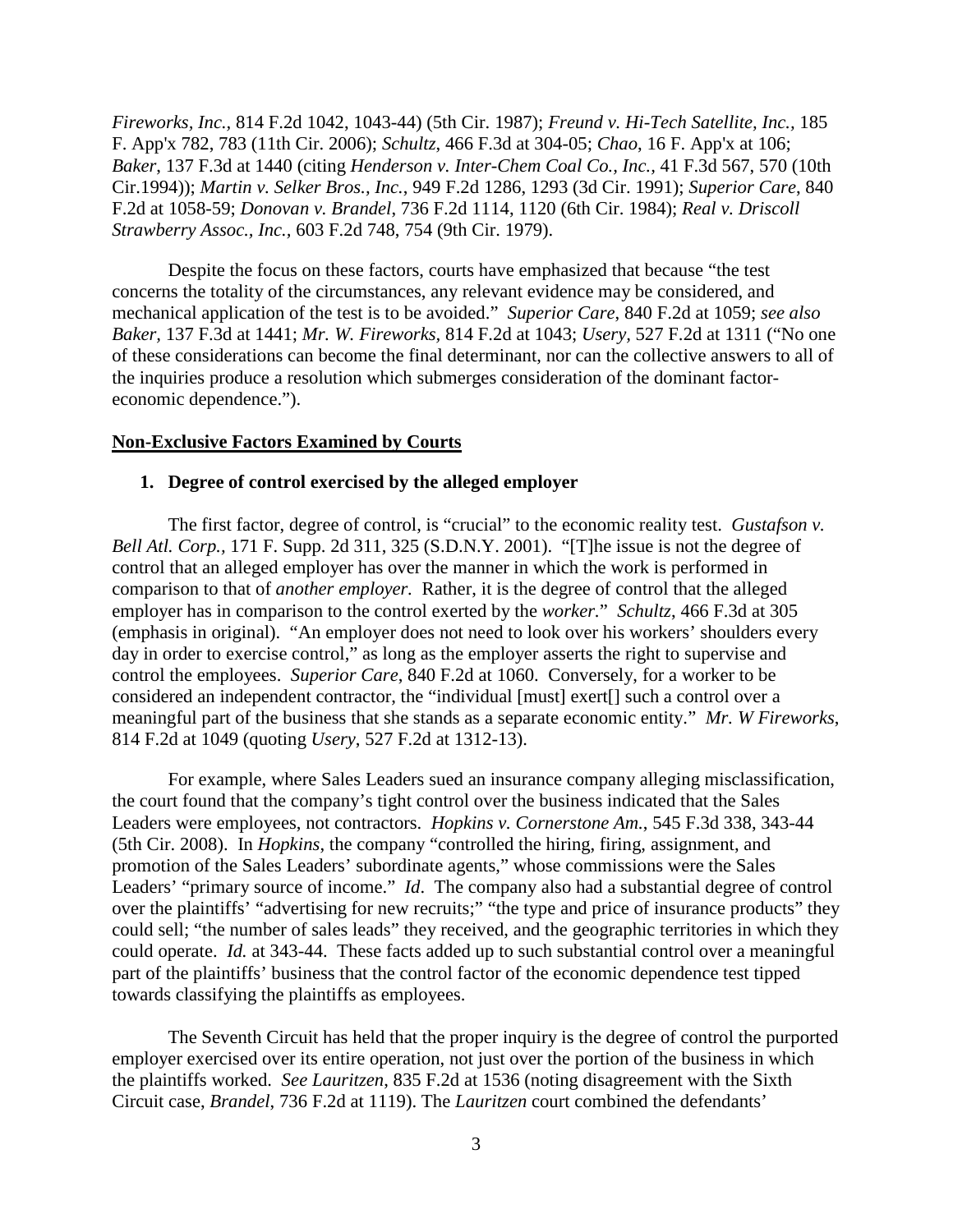"exercise [of] pervasive control over [their] operation as a whole" with evidence proving some degree of control over the harvesting work of the migrant worker plaintiffs to hold that the company exercised enough control to suggest economic dependence by the workers. *Id.*

The Fourth Circuit did not find sufficient control to indicate an employee relationship where the company assigned "daily routes" to the plaintiff cable installers and required "them to report their progress to a dispatcher periodically," because the installers were free "to complete the jobs within their routes in whatever order they wish…; to attend to personal affairs or conduct other business during the day; to choose and manage their own employees to help them complete their work orders; and to work either independently or together with other Installers." *Chao,* 16 F. App'x at 106.

The Fourth Circuit ruled differently in *Schultz*, 466 F.3d at 307, identifying many indicia of company control. The joint employers of a Saudi prince's personal security guards "exercised nearly complete control over how the agents did their jobs." *Id.* They issued an eight-page document that "strictly dictated the manner in which the agents were to carry out their duties," including requiring "hourly walks" of the prince's property, "regular checks at all locations where contractors are working," and the use of specific sets of doors for specific individuals. *Id.* The court assumed that the guards sometimes exercised independent judgment, "such as determining whether a particular visitor appeared suspicious," but "as a general rule they did not control the manner in which they provided security." *Id.*

The Fifth Circuit found a clear case of company control where laundry operators classified as independent contractors were in fact "totally dependent" on the company "to provide direction or control in every major aspect of their work." *Usery*, 527 F.2d at 1312. The defendant handled "substantially all advertising," "set[] the prices," "require[d] that [plaintiff] operators deal exclusively with" the company, "require[d] that each operator remit a certain amount of money every day for the cleaning work" the company performed, and even prevented "operators from posting any signs on the premises [without] prior permission." *Id.* The court rejected the defendant's argument that the plaintiffs could have exercised more independence than they did, holding that "[i]t is not significant how one 'could have' acted under the contract terms. The controlling economic realities are reflected by the way one actually acts." *Id.*

The Fifth Circuit also affirmed the district court finding that a night club exercises a great deal of control over the dancers where the dancers were required to comply with weekly work schedules, were instructed on the prices that they could charge for their services, and had to meet the standards of the club for dances. *See Reich v. Circle C. Inv.*, 998 F.2d 324 (5th Cir. 1993).

Some factors which courts routinely consider as evidence of control include:

### *a. Uniforms*

Requiring workers to wear uniforms bearing the purported employers' name, logo, or similar markings is a sign that the workers may be employees. *See, e.g., Herman v. Express Sixty-Minutes Delivery Serv., Inc.,* 161 F.3d 299, 303 (5th Cir. 1998) (finding that drivers were independent contractors, as suggested by lack of requirement to wear uniforms; company did require employee drivers to wear uniforms); *Velu v. Velocity Exp., Inc.*, 666 F. Supp. 2d 300,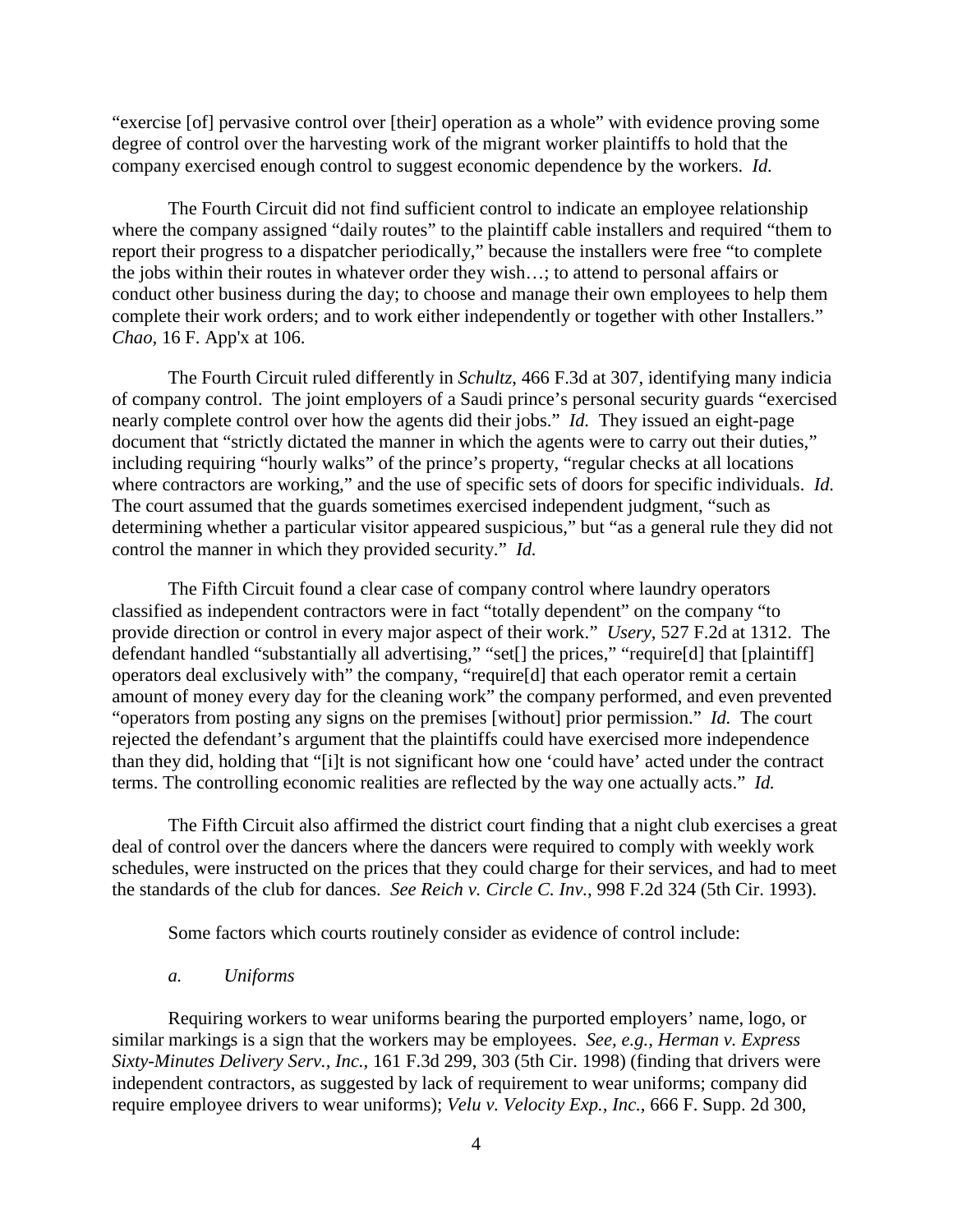303, 307 (E.D.N.Y. 2009) (absence of "requirement that he wear special apparel" is one "relevant factor[]" proving that plaintiff is an independent contractor); *Scruggs v. Skylink, Ltd.,* No. 10 Civ. 0789, 2011 WL 6026152, at \*3 (S.D.W. Va. Dec. 2, 2011) ("Courts, in evaluating [the control] factor, have considered such details as whether workers . . . must wear uniforms") (internal quotation marks omitted). *But see Herman v. Mid-Atl. Installation Serv., Inc.*, 164 F. Supp. 2d 667, 673 (D. Md. 2000) ("Requiring Installers to wear uniforms and ID badges identifying themselves with MAT and Comcast does not make them employees" because it is required by law and it does not change economic reality of the parties' relationship), *aff'd sub nom. Chao v. Mid-Atl. Installation Services, Inc.*, 16 F. App'x 104 (4th Cir. 2001).

## *b. Marked Vehicles*

Courts view requirements that workers mark their vehicles with the company's signage akin to wearing uniforms. *Nichols v. All Points Transp. Corp. of Michigan, Inc.,* 364 F. Supp. 2d 621, 634 (E.D. Mich. 2005) ("the use of [company] placards [on vehicles] cuts slightly in favor of an employee-employer relationship").

## *c. Schedule and Hours*

Whether workers or the company set the workers' schedule or hours is often considered in deciding the degree of control that the alleged employer exercises over the worker. [4](#page-4-0) *See, e.g., LeMaster v. Alt. Healthcare Solutions, Inc.,* 726 F. Supp. 2d 854, 863 (M.D. Tenn. 2010) (company controlled workers' schedules, weighing control factor towards employee status); *Mathis v. Hous. Auth. of Umatilla Cty.*, 242 F. Supp. 2d 777, 783-84 (D. Or. 2002) (worker's freedom to set her own schedule tilted control factor toward an independent contractor status, but other facts outweighed it and court concluded that she was an employee); *Harrell v. Diamond A Entm't, Inc.*, 992 F. Supp. 1343, 1348-49 (M.D. Fla. 1997) (workers' control over their schedules suggested that they were independent contractors, but other facts weighed the control factor towards employee status); *Carrell v. Sunland Const., Inc.*, 998 F.2d 330, 333-34 (5th Cir. 1993) (company's control of number of hours worked helped tip the control factor towards employee status (though other facts led to finding of independent contractor status)).

# *d. Power to Hire and Fire*

"The economic reality test includes inquiries into whether the alleged employer has the power to hire and fire employees . . . ." *Baker*, 137 F.3d at 1440 (citing *Watson v. Graves,* 909 F.2d 1549, 1553 (5th Cir. 1990)); *Mathis*, 242 F. Supp. 2d at 782 n.6 ("the power to hire and fire employees" is "a relevant factor" to the independent contractor analysis). Conversely, the workers' ability to hire their own employees could suggest independent contractor status. *See Mednick v. Albert Enters., Inc.*, 508 F.2d 297, 301 (5th Cir. 1975) (concluding that worker was employee, although worker's hiring and firing of "his own employees" "arguably . . . suggest[ed] that [he] was an independent contractor").

<span id="page-4-0"></span> <sup>4</sup> Some courts analyze scheduling and hours under the profit/loss factor *See, e.g.*, *Baker*, 137 F.3d at <sup>1441</sup> (company that sets the hours of hourly-paid workers determines their opportunity for profit); *Schultz*, 466 F.3d at 308 (company's complete control over workers' hours and schedules "weighs in favor of employee status" because it denied them opportunity to earn more).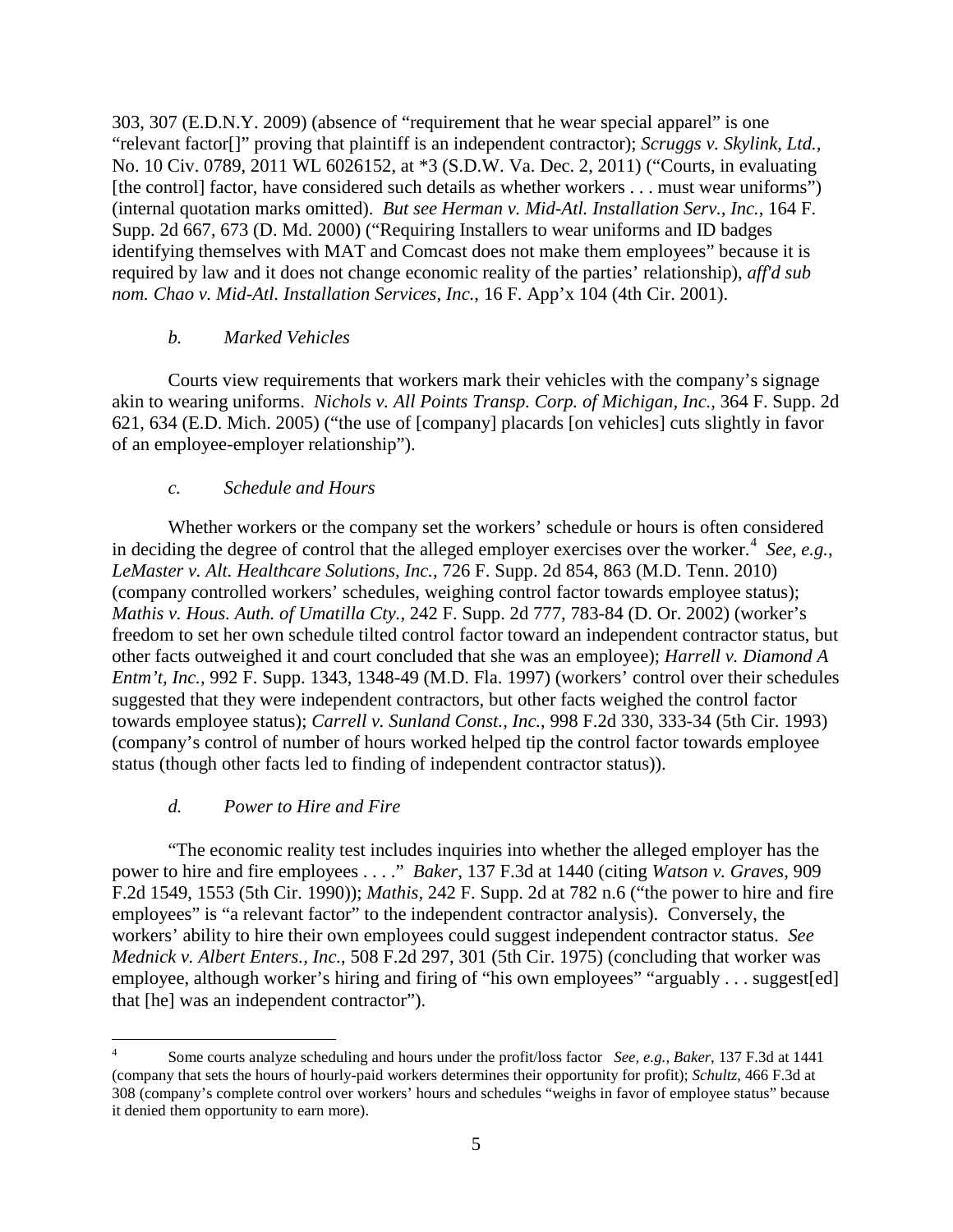### **2. Relative investments**

Courts also examine the parties' relative investments. This factor compares "each worker's *individual* investment to that of the alleged employer." *Hopkins*, 545 F.3d at 344 (emphasis in original) (even where the plaintiffs "made 'substantial investments' in their individual offices," those investments paled in comparison to the purported employer's "greater overall investment in the business scheme"). Note that the relevant comparison involves "the employer's investment in the overall operation," not just its investment in the plaintiff or the plaintiff's work. *Baker*, 137 F.3d at 1442. *But see Thibault*, 612 F.3d at 847 (focusing on comparison of the amount the alleged employer and employee each contribute to the specific job the employee undertakes, not to the operation as a whole); *Martin*, 949 F.2d at 1294-95 (same). An indication that a company's investment predominates is that workers "could not operate" without the company-provided resources – illustrating how this factor contributes to answering the ultimate question: whether workers are as a practical matter economically dependent on the company. *Usery*, 527 F.2d at 1314; *see also, e.g., Berrocal v. Moody Petroleum, Inc.*, No. 07 Civ. 22549, 2009 WL 455448, \*7 (S.D. Fla. Feb. 22, 2009) (plaintiff "did not invest in equipment or materials," which weighed in favor of her "being an employee"); *Solis v. Int'l Detective & Protective Serv., Ltd.,* No. 09 Civ. 4998, 2011 WL 2038734, \*9-11 (N.D. Ill. May 24, 2011) (company "provided the majority of equipment that the [workers] needed to carry out their tasks," weighing the relative investment factor towards employee status).

A worker's investment in his own equipment does not necessarily preclude a finding of employee status. *Dole v. Snell,* 875 F.2d 802, 810 (10th Cir. 1989) ("fact that a worker supplies his or her own tools or equipment does not preclude a finding of employee status"); *see also Lauritzen*, 835 F.2d at 1537 (a worker's "[g]loves do not constitute a capital investment"). Neither does workers' investments in individual professional licenses. *Schultz*, 466 F.3d at 308.

On the other hand, workers who have invested significantly in equipment are more likely to be independent contractors. *See, e.g.*, *Chao*, 16 F. App'x at 107 (finding that workers were independent contractors where they "suppl[ied] their own trucks (equipped with 28-foot ladders), specialized tools, uniforms, and pagers" and were "responsible for their own liability and automobile insurance"); *Baker v. Barnard Const. Co. Inc.,* 860 F. Supp. 766, 775 (D.N.M. 1994) (relative investment factor consistent with independent contractor status even though company invested much more than workers because workers' investment in their welding rigs was significant and without it they would receive no compensation), *aff'd sub nom. Baker v. Flint Eng'g & Const. Co.,* 137 F.3d 1436 (10th Cir. 1998).

#### **3. Opportunity for profit or loss**

Another factor is "the degree to which the worker's opportunity for profit or loss is determined by the alleged employer." *Hopkins*, 545 F.3d at 343. In *Hopkins*, the Fifth Circuit's analysis of this factor relied on the same facts as its examination of the first factor and led to the same conclusion: because the company controlled the Sales Leaders' subordinates, who were their primary source of income, it controlled their opportunity for profit or loss. *Id.* at 344. Also significant was the fact that the company prevented the plaintiffs "from owning and operating other businesses." *Id.*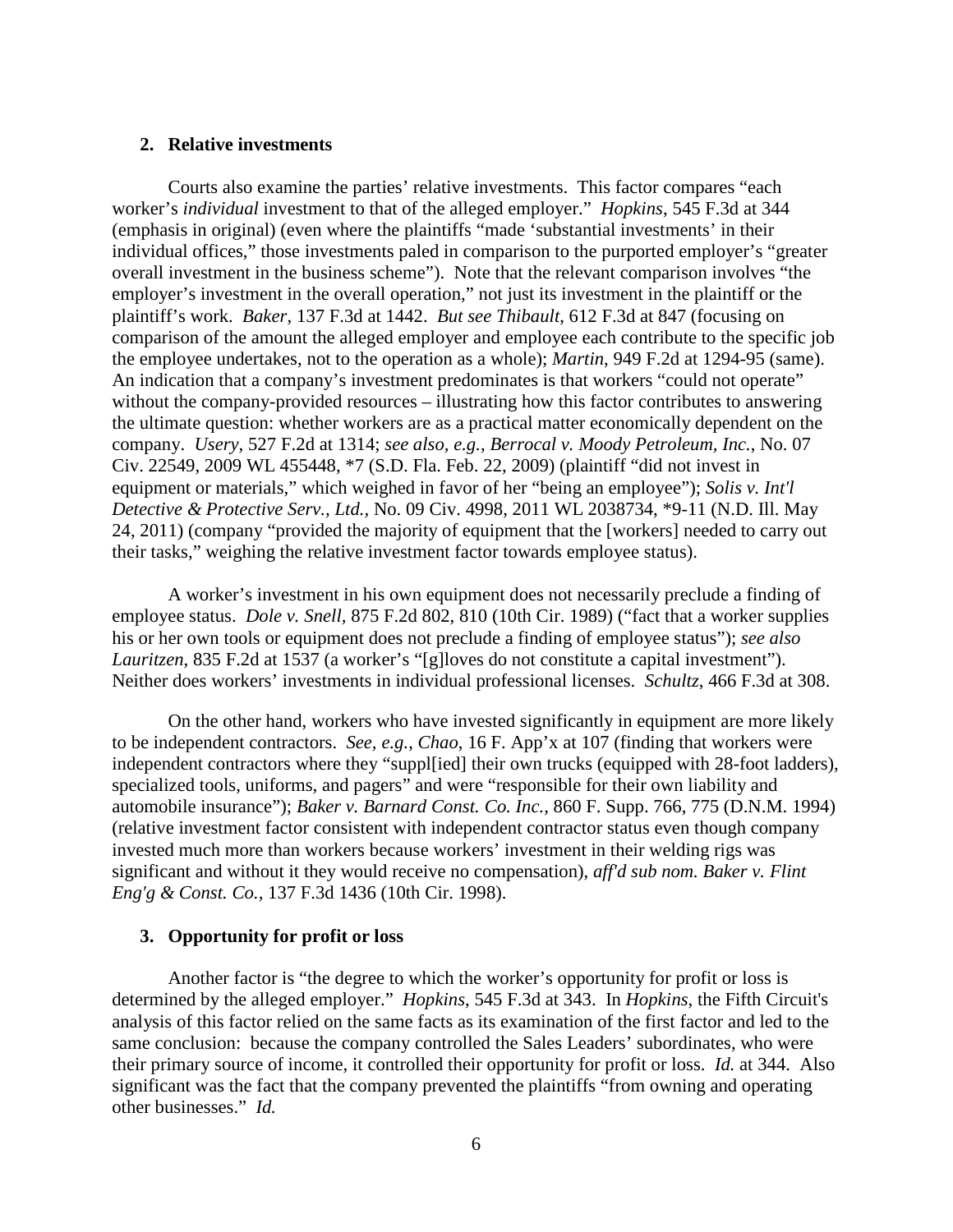The fact that the company plays a significant role in drawing customers – such as being responsible for advertisement, location, business hours, maintenance of facilities – shows that the employer exercises a high degree of control over the workers' opportunity for profit. *See Reich*, 998 F.2d at 328; *Usery*, 527 F.2d at 1313.

In the case of the private security guards, the Fourth Circuit found "no evidence" that the plaintiffs, who were paid "a set rate for each shift worked," could do anything to increase their pay. *Schultz*, 466 F.3d at 308. The company determined how many shifts each guard worked, and therefore determined their opportunity for profit or loss. *Id.* In another case five years earlier, however, the Fourth Circuit did weigh the workers' ability "to work more or fewer hours" as an indicator of independent contractor status, along with the workers' investments and employment of subordinates. *See Chao*, 16 F. App'x at 106-07.

Rather than assessing the workers' ability to increase their earnings, courts may also focus on the impossibility that they would suffer a loss. *Lauritzen*, 835 F.2d at 1536. Migrant farm workers who picked cucumbers for the purported employer would earn more or less money based on the quality and quantity of the crop, but a reduction in earnings "is a loss of wages, and not of an investment," and therefore irrelevant for this analysis. *Id. But see Brandel*, 736 F.2d at 1119 (treating wages as profit where "it is clear that their remuneration increases by their successful managing of the harvest process"). The Fifth Circuit reached the same conclusion regarding laundry operators who had "[n]o opportunity for loss of the capital investment in the station's operation." *Usery*, 527 F.2d at 1313.

Opportunity for profit or loss is also interrelated with the relative investments factor. *Baker*, 137 F.3d at 1442.<sup>[5](#page-6-0)</sup> The Fifth Circuit found, for example, that there was an opportunity for profit or loss where workers could control their cost of their investments, thus increasing their profits. *Thibault*, 612 F.3d at 848.

# **4. Skill and initiative**

The skill and initiative factor presumes that independent contractors are more likely to perform jobs requiring skill and initiative, and that unskilled workers are more likely to be employees than to be in business for themselves. For instance, the Fifth Circuit held that the skills required of laundry operators, such as "courtesy to customers, tagging clothes, taking money from customers, paying [the defendant] a set amount each day for cleaning, settling accounts (getting paid) once a week, occasionally hiring helpers, and correctly reporting tax and Social Security information," while valuable, are the same skills required of "many successful employees" and therefore not indicative of an independent contractor relationship. *Usery*, 527 F.2d at 1314-15.

The Seventh Circuit emphasized the importance of a skill's complexity or specialization in *Lauritzen*, observing that general "[s]kills are not the monopoly of independent contractors." 835 F.2d at 1537. "[A]ny good employee in any line of work must" develop "occupational

<span id="page-6-0"></span> <sup>5</sup> In fact, the Second Circuit considers the factor together with the relative investments factor. *See Superior Care*, 840 F.2d at 1058-59.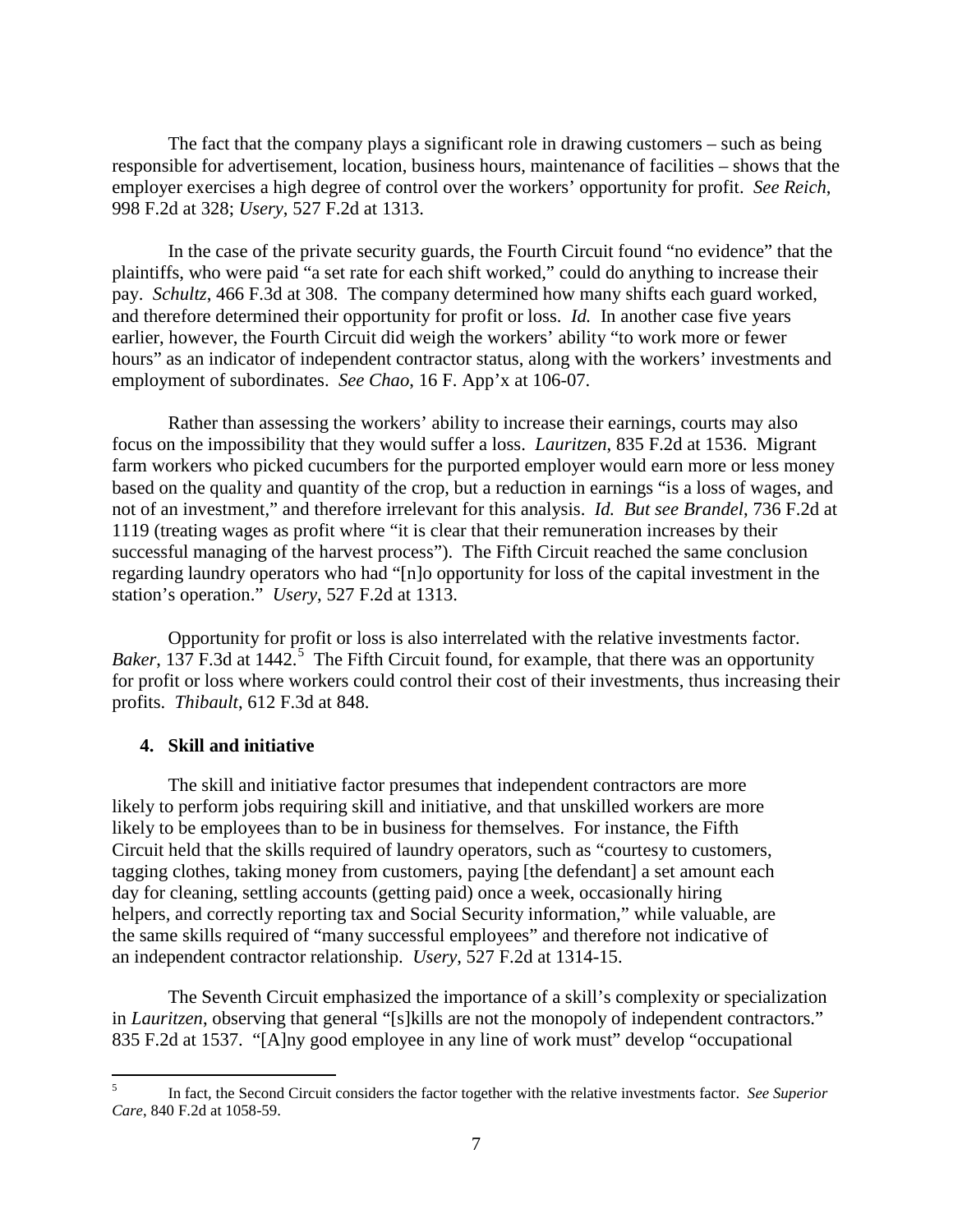skills" like the ones migrant workers developed "in order to recognize which [produce] to pick when." *Id.* This level of skill, the court decided, did not set a cucumber harvester "apart from the harvester of other crops." *Id.* Because the plaintiffs' skills were not of a "high degree," the court ruled that this factor suggested the plaintiffs were properly classified as independent contractors. But the Sixth Circuit made the opposite ruling on similar facts in *Donovan*, 736 F.2d at 1118.

Even workers who do need special skills to perform their jobs may not qualify as independent contractors if they have enough unskilled duties. While personal security guards required professional licenses, for example, the Fourth Circuit noted that "many of their tasks required little skill, for example, sorting the mail, making wake up calls, moving furniture, providing newspapers," and therefore held that this factor did not tip towards or against misclassification. *Schultz*, 466 F.3d at 308. Workers with special skills may also qualify as employees if they "do not use those skills in any independent way." *Martin*, 949 F.2d at 1295 (citing *Superior Care,* 840 F.2d at 1060 (a "variety of skilled workers who do not exercise significant initiative in locating work opportunities have been held to be employees under the FLSA") (collecting cases)).

The fact that employers do not evaluate the workers based on a certain skill undermines the defendants' employers' claim that the job requires that skill. *See Thompson v. Linda & A., Inc.*, 779 F. Supp. 2d 139, 150 (D.D.C. 2011) (dancing does not require skill where auditions were judged on looks, not artistic ability); *Morse v. Mer Corp.*, No. 08 Civ. 1389, 2010 WL 2346334, at \*54 (S.D. Ind. June 4, 2010) (rejecting argument that entertainers must possess communication and counseling skills where defendants' hiring process did not include assessment of such skills).

However, the fact that the necessary skills may be learned on the job does not necessarily weigh this factor towards an employee status: the Fifth Circuit found that the plaintiff's skills were complex or specialized even though he largely learned them on the job. *See Thibault,* 612 F.3d at 847.

### **5. Permanency**

The permanency of the relationship factor distinguishes employees from independent contractors who, upon completing a project for a company, may move to a different project for a different company.

However, a lack of permanence does not necessarily signal an independent contractor relationship. "[E]ven where work forces are transient, the workers have been deemed employees where the lack of permanence is due to operational characteristics intrinsic to the industry rather than to the workers' own business initiative." *Superior Care*, 840 F.2d at 1060-61 (citing *Mr. W. Fireworks,* 814 F.2d at 1053-54 (firework stand operators were employees notwithstanding 80% turnover because of seasonal nature of work)). The Seventh Circuit found sufficient permanency to tip this factor towards employee status where migrant farmworkers' relationship with the farm owners was "permanent and exclusive for the duration of that harvest season," and it was "not uncommon for the migrant families to return year after year." *Lauritzen*, 835 F.2d at 1537. *But see Brandel*, 736 F.2d at 1117 ("the annual return of migrant families to Brandel's fields was a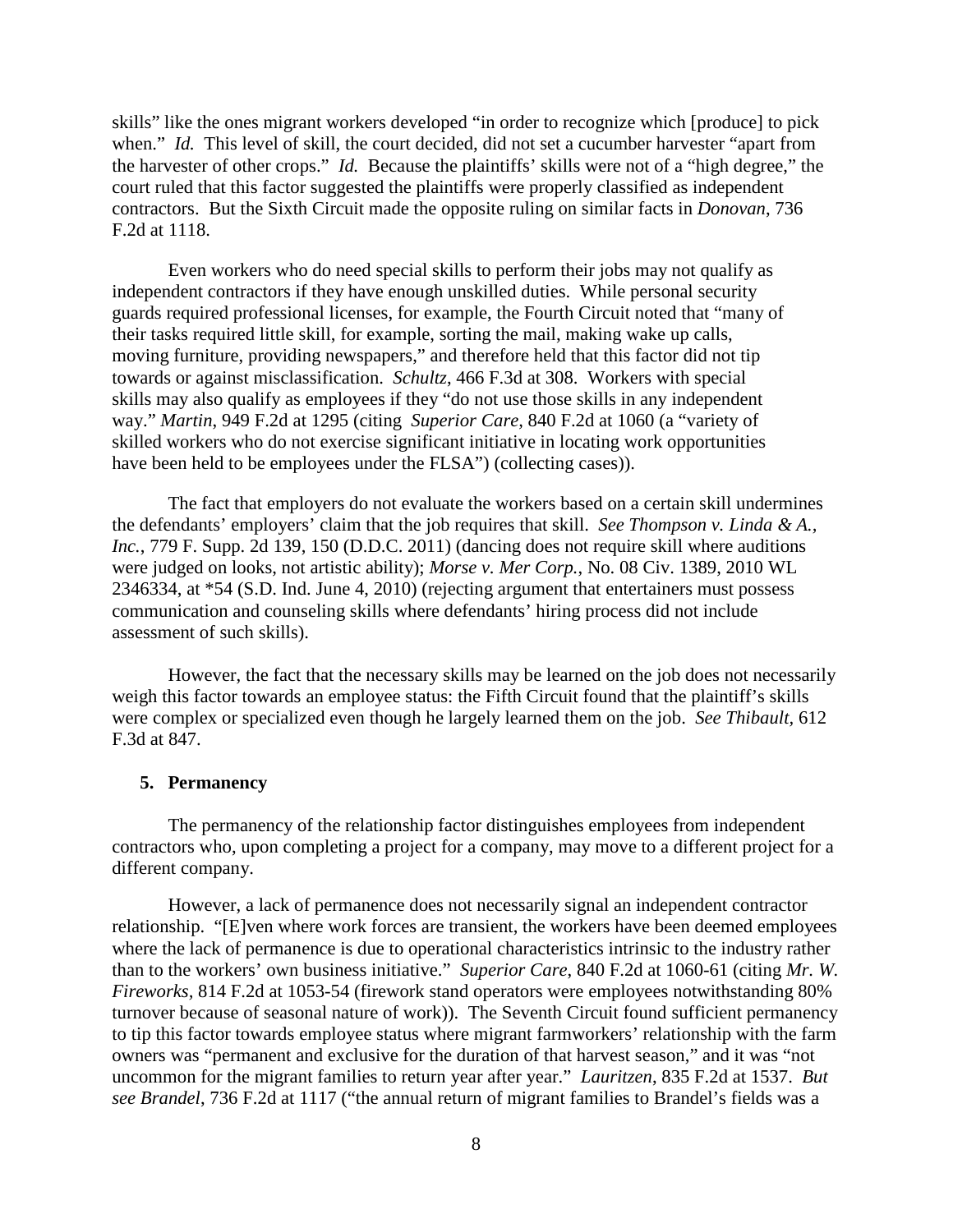product of a mutually satisfactory arrangement rather than the permanent relationship between them"). In contrast, where workers did not stay with one company for a season, the Fifth Circuit found no permanency. *See Thibault*, 612 F.3d at 846 ("Splicers travel from job-to-job and from state-to-state looking for work.").

A worker's ability to take "as many or as few jobs as he desired" from other businesses weighs against permanency and toward independent contractor status, whereas exclusive working relationships indicate employee status. *Freund v. Hi-Tech Satellite, Inc.*, 185 F. App'x 782, 784 (11th Cir. 2006); *see also, e.g.*, *Thibault*, 612 F.3d at 849 (finding that a separate business the worker ran while also working for the purported employer was evidence that he was an independent contractor); *Parrilla v. Allcom Const. & Installation Servs., LLC*, No. 08 Civ. 1967, 2009 WL 2868432, at \*5 (M.D. Fla. Aug. 31, 2009) (worker who was not free to work for other companies was not an independent contractor); *Muller v. AM Broadband, LLC*, No. 07 Civ. 60089, 2008 WL 708321, at \*3 (S.D. Fla. Mar. 14, 2008) (discussing freedom to work for other business as a relevant factor, though not determinative on the record before the court). Some courts have noted, however, that "employees may work for more than one employer without losing their benefits under the FLSA" if that is the nature of the profession. *See Brock*, 840 F. 2d at 1060; *McLaughlin v. Seafood, Inc.*, 861 F.2d 450, 452 (5th Cir. 1988) ("Laborers who work for two different employers on alternate days are no less economically dependent on their employers than laborers who work for a single employer."), *amended*, 867 F. 2d 875 (5th Cir. 1989).

The Fifth Circuit considered it a sign of permanence when workers had "nothing to transfer [to another employer] but their own labor." *Usery*, 527 F.2d at 1314. The court implied that this was a reason the working relationship was highly permanent; it also illustrates why more permanent relationships are considered indicia of economic dependence – workers with nothing to offer but their labor are more likely to be economically dependent on their alleged employer. *Id.*

### **6. Integral part of the business**

Some circuits (although not the Fifth) also examine the extent to which the work "is an integral part of the alleged employer's business." *Martin*, 949 F.2d at 1293. The Seventh Circuit interprets "integral" as "necessary" to the business. *Lauritzen*, 835 F.2d at 1537-38 (finding the harvesting work of migrant farm workers who picked vegetables to be necessary to the company's business because if the vegetables were not picked, the company's other activities would only "serve the purpose of raising ornamental pickle vines"). The Third Circuit's formulation is that integral work is an "essential part" of the company's business. *Martin*, 949 F.2d at 1295-96. The Ninth Circuit has defined integral work as work that is not "an independently viable enterprise." *Real,* 603 F.2d at 755.

In the Fourth Circuit, the work of private security guards for a Saudi prince was found integral to a company that "was formed specifically for the purpose of supplying" those guards to the prince. *Schultz*, 466 F.3d at 309.

Exotic dancers have been found to be "obviously" integral to the success of adult night clubs. *See, e.g.*, *Harrell*, 992 F. Supp. at 1352 (concluding, without relying on evidence, that it is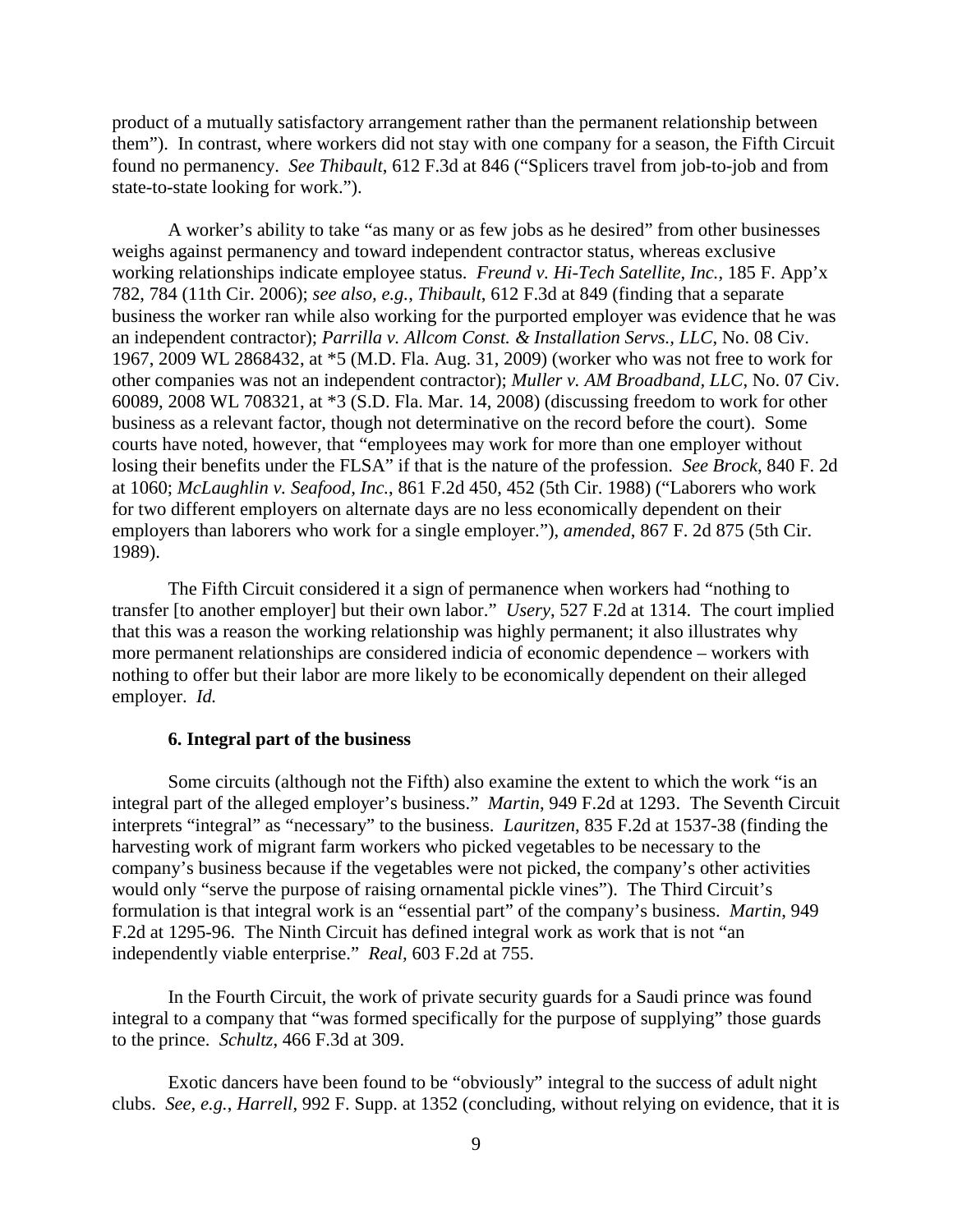"obvious that the continued success of [the club] depends to an appreciable degree upon its provision of stage and table dances"); *Thompson*, 779 F. Supp. 2d at 150-51 (finding it "selfevident" that nude dancers form an integral part of the defendants' business).

## **Contractual Relationship and Subjective Beliefs Are Irrelevant**

The multi-factor tests of economic dependence are intended to uncover the economic reality of workers' situations, regardless of how the purported employers and even the workers describe their relationship. "Neither contractual recitations nor subjective intent can mandate the outcome in these cases. Broader economic realities are determinative." *Usery*, 527 F.2d at 1315. Thus employers cannot validate misclassification by writing it into contracts. *Hopkins*, 545 F.3d at 346; *Thibault*, 612 F.3d at 845-46; *Real*, 603 F.2d at 755 ("Economic realities, not contractual labels, determine employment status for the remedial purposes of the FLSA."); *Superior Care*, 840 F.2d at 1059 ("an employer's self-serving label of workers as independent contractors is not controlling").

Similarly, workers' beliefs that they are independent contractors do not trump the economic realities revealed by the courts' tests for misclassification.[6](#page-9-0) *See Tony & Susan Alamo Found. v. Sec'y of Labor*, 471 U.S. 290, 301 (1985) (workers' "protestations" that they were not employees, "however sincere, cannot be dispositive"). "[S]ubjective beliefs cannot transmogrify objective economic realities. A person's subjective opinion that he is a businessman rather than an employee does not change his status. . . . '[F]acile labels . . . are only relevant to the extent that they mirror economic reality.'" *Hopkins*, 545 F.3d at 346 (quoting *Mr. W Fireworks,* 814 F.2d at 1049, 1044); *see also Usery*, 527 F.2d at 1315 ("We reject both the declaration in the lease agreement that the operators are 'independent contractors' and the uncontradicted testimony that the operators believed they were, in fact, in business for themselves as controlling FLSA employee status.")

# **Investigations and Proposed Legislation to Combat Misclassification**

The New York State Department of Labor created an interagency strike force in 2007 to investigate worker misclassification. (*See* http://www.labor.ny.gov/agencyinfo/ MisclassificationofWorkers.shtm.) The Joint Enforcement Task Force on Employee Misclassification's 2009 report concluded that it had "raise[d] the costs and penalties of misclassification and [led] to compliance and deterrence" by facilitating interagency cooperation. Among other findings, unemployment insurance audits of "163 businesses show[ed] 7,789 misclassified workers and over \$86 million in unreported remuneration." Completed wage audits showed over \$2.2 million in unpaid wages and violation of recordkeeping and child labor laws.

<span id="page-9-0"></span> <sup>6</sup> "If an exception to the Act were carved out for employees willing to testify that they performed work 'voluntarily,' employers might be able to use superior bargaining power to coerce employees to make such assertions, or to waive their protections under the Act," which "would be likely to exert a general downward pressure on wages in competing businesses." *Tony & Susan Alamo Found. v. Sec'y of Labor*, 471 U.S. 290, 302 (1985).